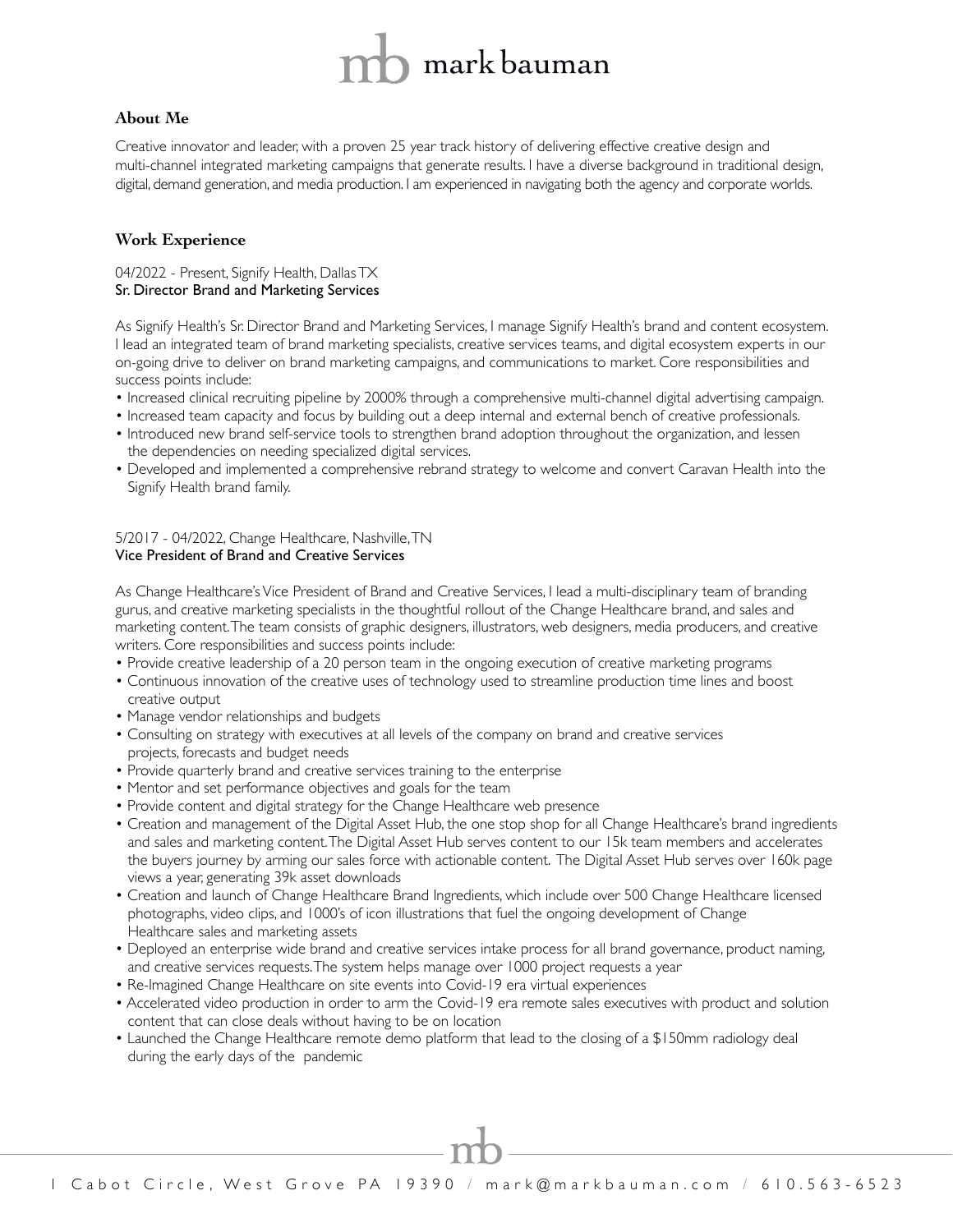# 3/2012 - 5/2017, McKesson Corporation, Newton, MA Director of Creative Services

As McKesson's Director of Creative Services, I led the creative development of all sales and marketing campaign materials for the McKesson Health Solutions Business unit. The creative services team consisted of art directors, designers, developers and media specialists. Core responsibilities and success points included:

- Consulting on strategy with senior executives' on creative service projects
- Provided creative direction and leadership over the execution of creative marketing programs
- Brand ambassador for the McKesson Health Solutions Business Unit and brand liaison with corporate brand
- Managed vendor relationships
- Mentor and set performance objectives and goals for the team
- Continuous Innovation of the creative uses of technology used to streamline production time lines and boost creative output
- Increased sales and customer satisfaction scores of our strategic events year over year
- Launched McKesson's first web-based marketing effectiveness dashboard (recognized as a best practice)

#### 4/2008 - 3/2012, M3 Media Group, Philadelphia PA. Creative Director

Direct cross-channel creative team in designing, developing and launching engaging video rich, flash-based web programs for some of the world's largest pharmaceutical companies -- Novartis, Lilly, King Pharmaceuticals, Johnson and Johnson and Bristol Myers Squibb.

- Launched industry first sales training app for Apple iPad
- Increased in field sales activities by 15% with a reduced sales force

#### 12/2006 – 4/2008, Aspen Brands Company, Norcross GA. Creative Director

Directed a multi-national team on redesigning the company's fleet of websites with the #1 goal of increasing conversion rates. Lead the development of print and online catalogs, eCommerce website designs, print and online advertising, email and database marketing, SEM, SEO, rich-media mini sites and banner ads.

- Increased conversion rates on web by over 10%
- Increased total sales year over year by 30%

12/2005 - 12/2006, Bresette and Company, Portsmouth NH. Director of Creative Services

Supervised all creative development and created innovative advertising and marketing solutions to reach customers client base. Mediums -- interactive, broadcast, print. Clients: Mount Sinai Medical Center, Profile Bank, Bioceutica, Wentworth Douglass Hospital.

•Increased deposits by 20%

•Increased patient awareness by 45%

12/1999 - 12/2005, Digital Bungalow, Salem MA. Creative Director

Managed a team of designers and programmers to design and develop integrated on and offline marketing materials. Clients: The Wall Street Journal, New England Patriots, Financial Times, iParty, Brighams Ice Cream, American Student Assistance, and SoBe.